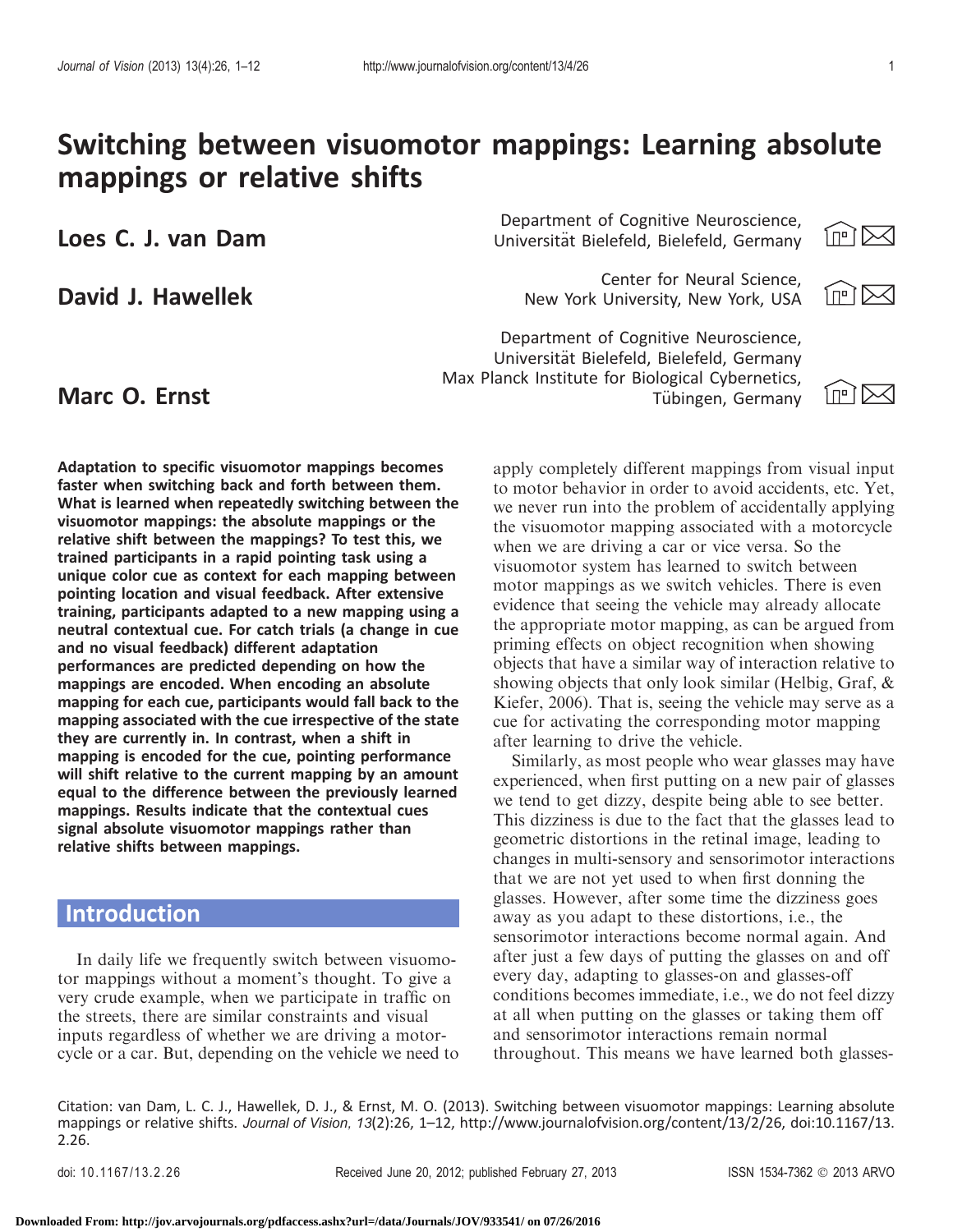on and glasses-off mappings and can switch automatically between them.

The purpose of this study is to investigate the learning process that underlies the establishment and switching of multiple distinct visuomotor mappings. Particularly we ask what information is actually being stored with respect to the mappings. As a first approach we use a pointing task, similar to the tasks used in prism adaptation studies. From the prism adaptation literature, it is known that different visuomotor mappings can simultaneously be learned and maintained (e.g., Martin, Keating, Goodkin, Bastian, & Thach, [1996](#page-11-0); McGonigle & Flook, [1978](#page-11-0); Welch, Bridgeman, Anand, & Browman, [1993](#page-11-0)). However, it is not clear what is actually learned with regard to the mappings that enable us to switch between them. In principle there are two possibilities. The first possibility is that each individual mapping is individually stored in an absolute sense independent of other recently experienced mappings. This would mean that we would be able to switch to those previously learned mappings regardless of what the current mapping is, thus even if the system is significantly perturbed from its normal behavior by, for instance, having adapted to an entirely new mapping just beforehand. To relate this to the car example: you would be able to retrieve the car mapping independent of whether you've just travelled by motorcycle, by using roller blades, or any other means of transport. The second possibility is that what has actually been learned are not the individual mappings themselves, but only the ability to shift behavior by the amount consistent with the relative shift between the trained mappings. That is, we might have learned to go from motorcycle to car and vice versa, but not from roller blades to car or from roller blades to motorcycle. For a pointing task, learning the relationship between the mappings would mean that when cued, behavior is dependent on what the mapping was before the cue was presented. That is, if after training the system is perturbed from normal behavior by adapting to an entirely new mapping, the learned shift would be applied relative to this new current mapping rather than retrieving a specific absolute mapping.

From the car/motorcycle example above it seems unlikely that we should code the difference (i.e., the relative shift) between those mappings rather than the mappings themselves. But the car and motorcycle mappings are also different in quite complex ways, each vehicle coming with its own set of special skills that have to be learned before being able to drive it. In contrast, when adapting to a new mapping in a pointing task we do not have to relearn or readopt the skill of ''how to point'' but just have to adjust the "where to point" with respect to the sensory input. In this case there is no reason to store absolute mappings per se, and learning a relative shift between two

mappings would mean that you only have to learn one shift compared to two separate mappings. Moreover, our sensory systems are especially adept at teasing apart relative differences compared to determining absolute coordinates. For instance, for distance perception of sound sources it has been shown that we are much better at judging the distance between sound sources than at judging the absolute distance of a single source (e.g., Coleman, [1962\)](#page-11-0). Similarly, visual motion in depth can only be perceived relative to a reference point or surface (see e.g., Erkelens & Collewijn, [1985](#page-11-0); Regan, Erkelens, & Collewijn, [1986](#page-11-0)). Also the coupling of visual lateral motion and perceived depth is based on relative depth order rather than absolute depth (Sohn & Seiffert, [2006](#page-11-0)). Thus, since our sensory systems specialize in determining relative relationships it would make sense if the sensorimotor interactions would also be coded in relative shifts rather than absolute coordinates.

Previous studies on the storage of multiple mappings so far only looked at the learning stage itself and for instance investigated how switching between two trained mappings became more efficient with training, rather than investigating what information has actually been learned (e.g., Kravitz & Yaffe, [1974;](#page-11-0) McGonigle & Flook, [1978\)](#page-11-0). In those experiments both storage of the individual absolute mappings and learning the relative relationships between the mappings would lead to the same predictions for learning to switch. In the current study we will try to tease apart the absolute mapping and relative shift hypotheses. We do this by having participants, after they've learned two separate mappings, adapt to a new visuomotor mapping before cuing one of the two previously learned mappings. This will reveal whether, upon contextual cuing, they apply a shift relative to the current mapping or whether they retrieve the absolute mapping.

In order to cue the separate mappings it is useful to have contextual cues that are not directly behaviorally relevant for the pointing task itself. We decided to pair each of the two trained mappings with a color cue by presenting the target objects in different colors during training. Participants were not informed about these cues or their meaning. The role of previously irrelevant cues in visuomotor adaptation has been investigated before. Most studies that involve cues for visuomotor adaptation, investigated whether the cue can elicit cuecontingent aftereffects of adaptation after only a short amount of training. Significant cue-contingent aftereffects have indeed been found for simply wearing the prism-glasses themselves, i.e., differential aftereffects were found dependent on whether the glasses were being worn or had been taken away (Kravitz, [1972;](#page-11-0) Kravitz & Yaffe, [1974;](#page-11-0) Welch, [1971](#page-11-0)); for auditory tones (Kravitz & Yaffe, [1972](#page-11-0)); head posture (Seidler, Bloomberg, & Stelmach, [2001\)](#page-11-0); gaze direction (Hay &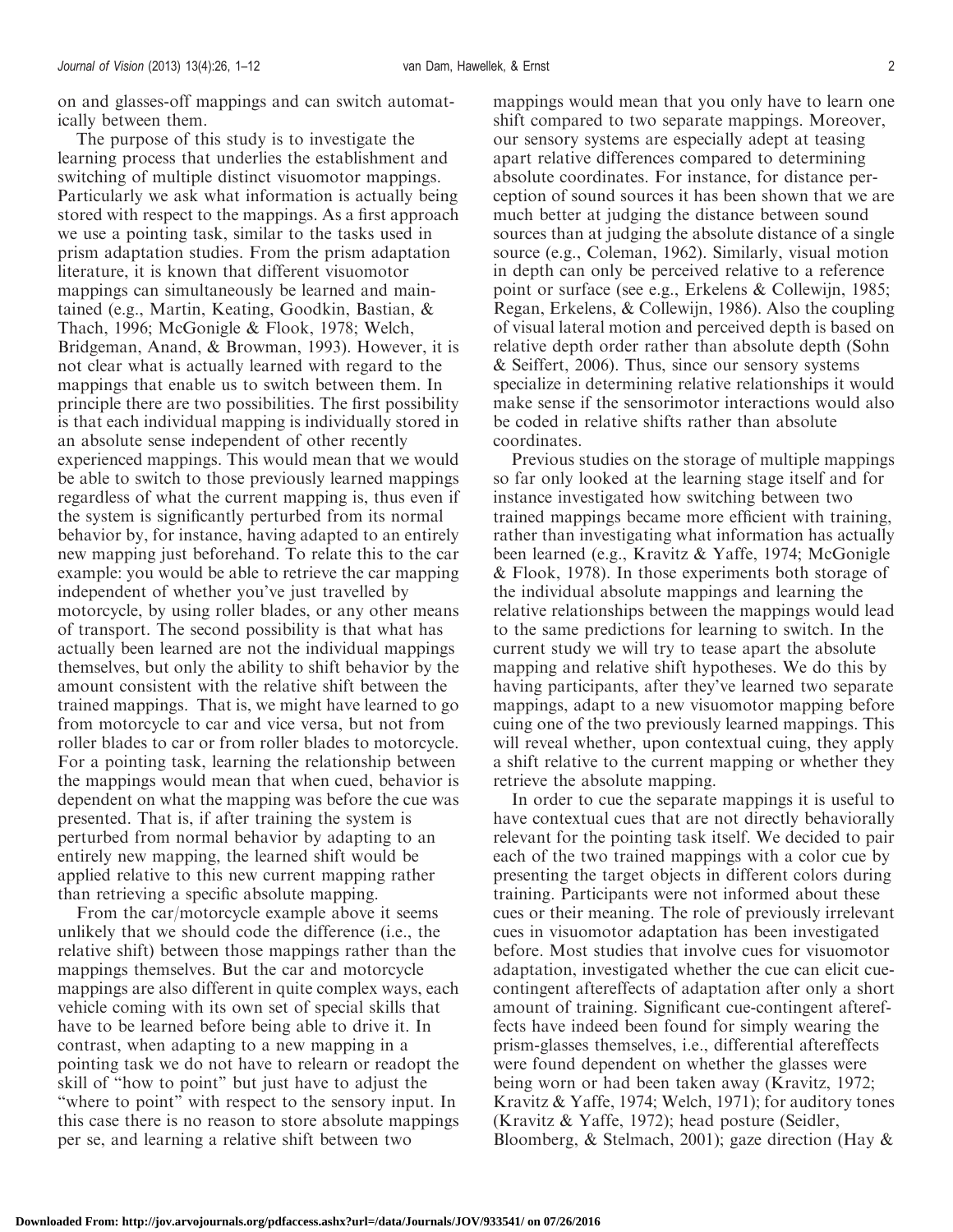Pick, [1966](#page-11-0); Pick, Hay, & Martin, [1969](#page-11-0)) and target color (Donderi, Jolicoeur, Berg, & Grimes, [1985\)](#page-11-0). Such aftereffects generally are very quickly obtained but also relatively short-lived, so from these studies it is not directly clear what this will mean for repeated adaptation to the mappings. There is, however, also strong evidence that cues can become sufficient to switch between mappings after more extensive training. For instance, Martin et al. [\(1996](#page-11-0)) found that after a two-week period of training with and without prism glasses, simply the act of putting on or taking off the glasses was a contextual cue for the participants to adopt (or shift to) the associated visuomotor mapping.

The study of Martin et al. ([1996\)](#page-11-0) also provides a first insight into whether absolute mappings or relative shifts are being stored. In that study Martin et al. ([1996\)](#page-11-0), unbeknownst to the participants, reversed the prisms in the glasses at the end of training, effectively reversing the required mapping for these manipulated glasses, keeping the contextual cue, i.e., the glasses themselves present. They found that the error that participants made when first donning these manipulated glasses was twice as large as could be expected from the current prism shift alone, indicating that, indeed, the participants shifted behavior to the mapping that was previously associated to wearing the glasses during the training phase. Furthermore, after prolonged adaptation to the manipulated glasses with the reversed prisms, i.e., participants learned a new mapping for the known glasses-on context, Martin et al. [\(1996\)](#page-11-0) found significant and about equal aftereffects for both the glasses-on context as well as for the glasses-off context. This suggests that the two mappings cannot adapt independently but are always coupled by the same relative shift. However, in that study, reversing the prisms in the glasses means that the known glasses-on context suddenly has a new additional mapping coupled with it. Logically, this could be interpreted as the environment in general having changed, thus going beyond the scope of the context, rather than just the conditions for the separate glasseson context having changed. If so, the change in mapping is treated as an additional disturbance independent of context and therefore, the observed change in behavior, i.e., the aftereffects occurring for both contexts, do not necessarily relate to how the context-specific information has been stored. The advantage of using color cues is that we can easily add new colors for adapting to new mappings after the training has been completed. In this way the correspondence between the trained mappings and their contextual color cues will remain intact when adapting to a new mapping after training. Switching to one of the trained contexts from such a new context will then be informative as to what information has been stored with respect to each trained context individually (i.e.,

whether the context represents an absolute mapping or a relative shift in behavior regardless of the previous context).

## Learning the mappings

Before we can investigate what information (relative shift or absolute mappings) is stored when learning two visuomotor mappings, our participants needed to learn the two separate mappings. For this purpose participants were trained on five consecutive days on which they repeatedly switched between two separate mappings, each with its own color context. To do this, we used the setup in [Figure 1](#page-3-0) to be able to manipulate the visuomotor mappings and the contexts independently. The two trained mappings were separated by  $6.4^\circ$ . We will refer to the context associated with a  $6.4^{\circ}$  offset mapping as Context 1 and to the context associated to the  $0^{\circ}$  mapping as Context 2. Note, however, that the contexts and their associations with specific mappings were counterbalanced across tests and participants, which leads to quite complex experimental details. See the [Methods](#page-8-0) section for the full details on the methods used in this study.

In order to track the learning we used catch trials, i.e., trials that directly followed a context change but for which no visual feedback was provided. These catch trials were presented towards the end of each training session (see [Figure 1D](#page-3-0)). If the participant learned the context-associated mappings, presenting them with, for example, Context 1 should result in their behavior switching to the  $6.4^\circ$  mapping. Similarly, presenting participants with Context 2 should lead them to switch to the  $0^{\circ}$  mapping. [Figure 2](#page-4-0) shows the results for these catch trials. [Figure 2A](#page-4-0) shows the average mapping participants adopted on catch trials for the two separate contexts and expresses the learning results in terms of absolute mappings. [Figure 2B](#page-4-0) shows the behavioral shift in mapping as a result of the context change versus the five consecutive training days. The behavioral shift in mapping was obtained by taking the difference in behavior between catch trials and the directly preceding three trials. In this way [Figure 2B](#page-4-0) shows the learning effect in terms of relative behavioral shift. The results show that with the change in context, behavior immediately shifts towards the associated mapping and that the extent of the shift grows across days. This shows that learning of the contextual cues and the associated mappings did occur. That is, no behaviorally relevant error signal (i.e., through presentation of the pointing position feedback) is needed to adopt the learned mapping, but simply showing the right context suffices after training. The learning rate is however relatively low and even on Day 5 the learning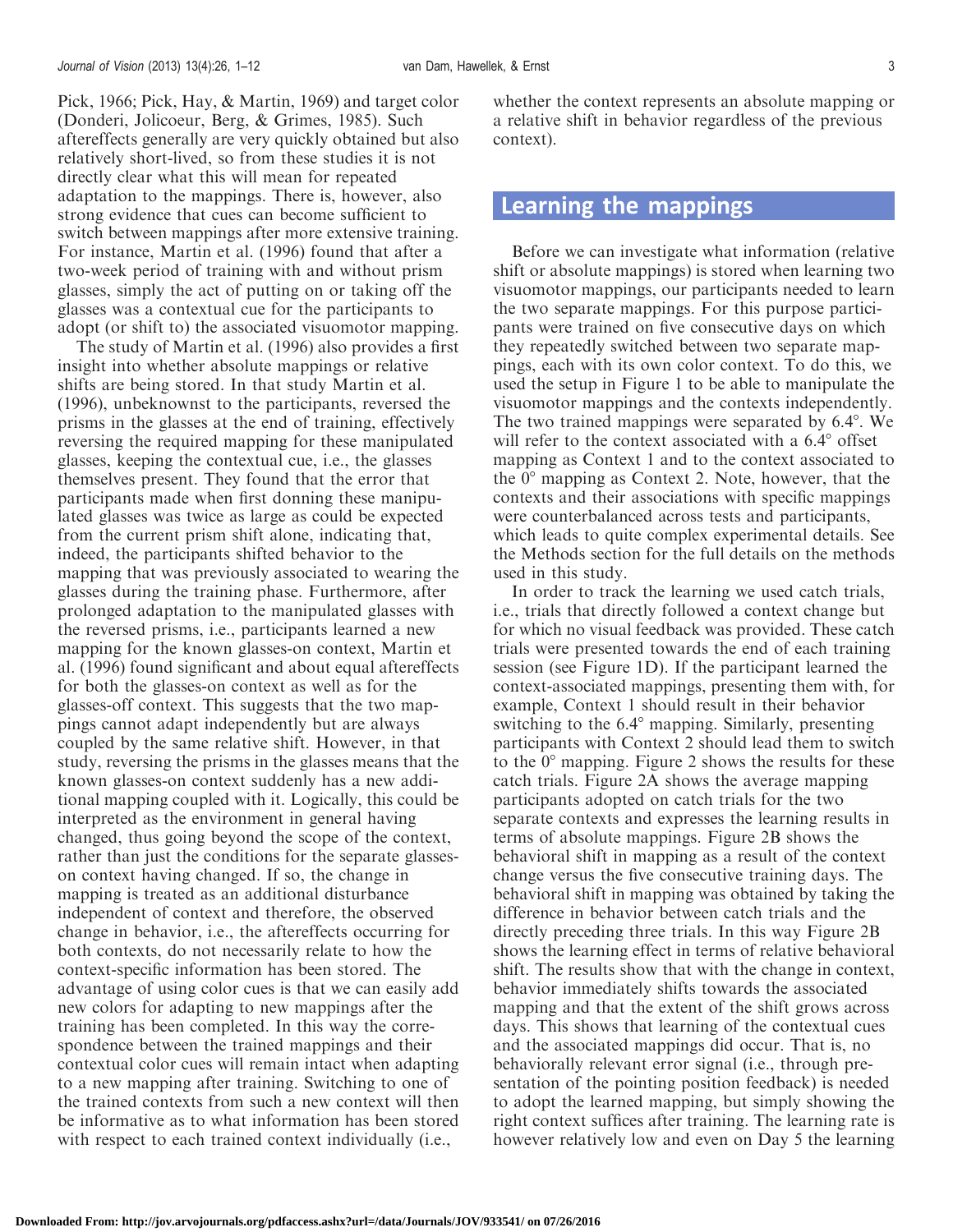<span id="page-3-0"></span>

Figure 1. A) Experimental setup. Targets were presented on a large back projection screen and participants pointed to the corresponding positions on a graphics tablet. Head movements were restricted by a chin-rest and participants could not see their own arm. B) Time course of a single trial. Participants started the trial by tapping at the start location after which a target was shown. The trial ended when the participant again landed on the tablet and visual feedback about the tapped location was shown immediately. C) Use of cued mappings. Two mappings are being trained. One for which the feedback is veridical (top) and one for which the visual feedback is horizontally displaced (middle). Each of these two mappings comes with its own color context. After training we expect people to adopt the  $6.4^{\circ}$  mapping whenever the corresponding context is presented (bottom) and vice versa. D) Schematic of training and test conditions. On training days participants were required to repeatedly switch between the  $6.4^\circ$  and  $0^\circ$  mapping each of which was associated with its own contextual cues. For the last two mapping switches for each training session catch trials (i.e., no feedback was provided) were included to test the progress of learning. On Day 5, test blocks were included in which the participant adapted to a new 12.8 $^{\circ}$  mapping using a neutral context. After adapting to this new mapping, catch trials with either the neutral context itself, Context 1 or Context 2 were interleaved to test what information with regard to the trained mappings had been stored.

is not yet fully complete for at least some of our participants, as indicated by the shift in behavior not covering the complete difference of 6.4<sup>o</sup>.

## Absolute mapping or relative shift: Adding a new context mapping pair

The above results show that the training was effective for learning, both the mappings and the association with the corresponding context. But what information has exactly been stored with respect to the individual contexts when switching between the mappings: the absolute mapping between target location and pointing behavior or the relative shift between the experienced mappings? To answer this question, participants adapted to a new  $12.8^{\circ1}$  $12.8^{\circ1}$  visuomotor mapping using a neutral context that had not been used in the training, before catch trials with the trained contexts were introduced. Even though the learning was not complete for some of our participants, the shift in behavior relative to this newly introduced neutral

context mapping on these catch trials should be informative of whether absolute mappings or relative shifts have been learned in association with the individual contexts. If the participants learned absolute mappings for the corresponding contexts, behavior should shift toward the mapping associated with the particular context that is being probed. If participants learned relative shifts, the shift associated with the probed context should be applied relative to the newly adapted mapping (see also [Figure 3A](#page-5-0)). In short, in this way the representation of the learned mappings associated with the contexts can be sampled.

The predictions for our two distinct absolute mapping and relative shift hypotheses are shown in more detail in [Figure 3A](#page-5-0). If the mappings are stored in absolute coordinates, the absolute mappings should be retrieved for the catch trials when the corresponding context cue is provided. That is, behavior for Context 1 catch trials should correspond to the  $6.4^{\circ}$  mapping since this was the mapping associated with that context during training [\(Figure 3A,](#page-5-0) left panel). Similarly for Context 2 catch trials behavior should switch to a  $0^{\circ}$ mapping. However, if the cue-mapping associations have been learned in a relative sense, the context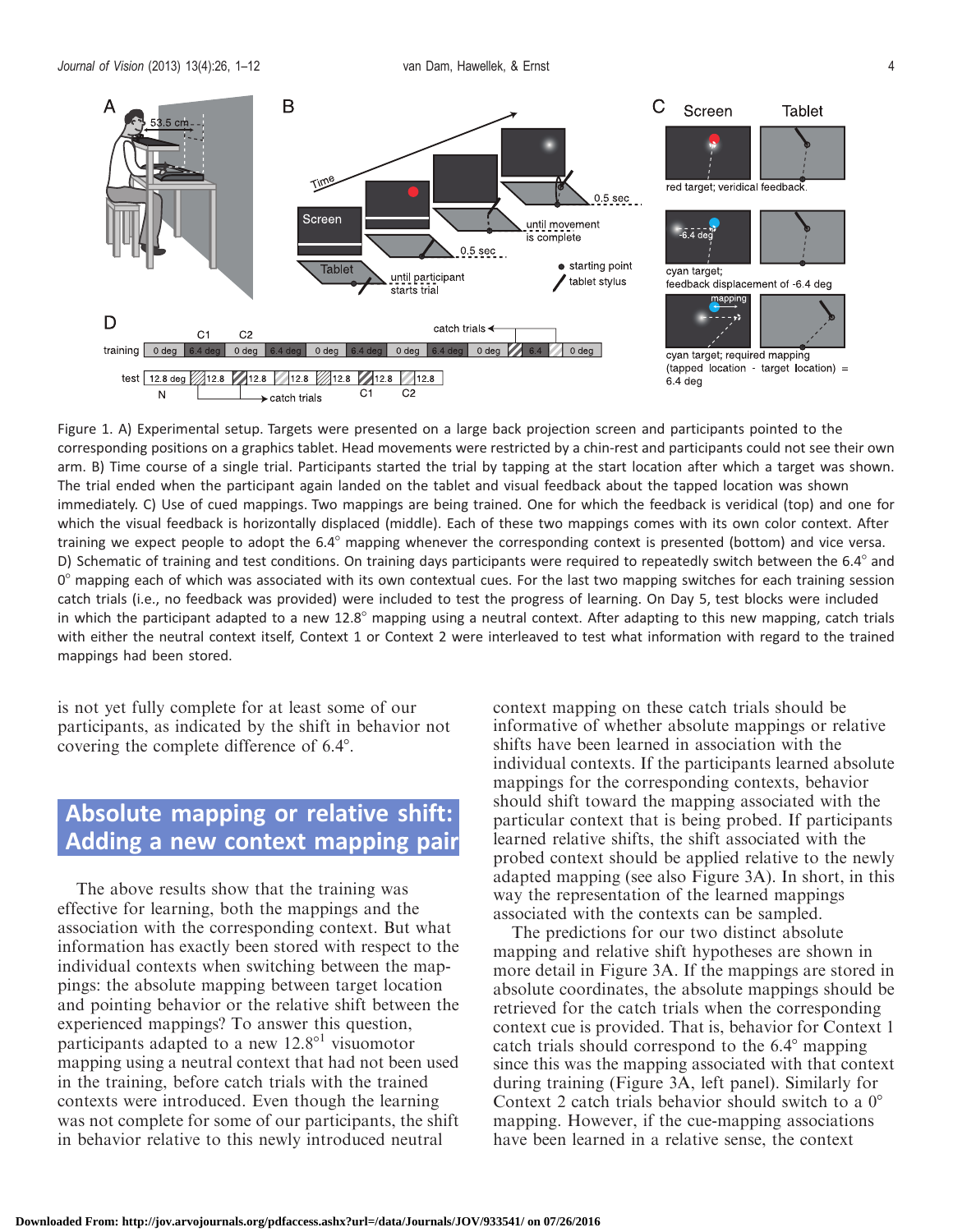<span id="page-4-0"></span>

Figure 2. Training results. A) The adopted mapping upon being cued with the corresponding context on catch trials. B) Extent of the applied relative shift upon a context change averaged across contexts. Error bars represent standard errors across participants. The results indicate that learning of the contextmapping associations occurred.

change should signal that behavior needs to be shifted by a certain amount relative to the current mapping. In this case the previously learned relative shift of  $6.4^{\circ}$ should now be applied relative to the our newly introduced mapping of  $12.8^\circ$  leading to the predicted 19.2 $\degree$  mapping for Context 1 and 6.4 $\degree$  mapping for Context 2 ([Figure 3A](#page-5-0), right panel). Note, that for Context 1 the absolute mapping and relative shift predictions are in opposite directions and thus the results for this condition will be most informative about the mode of storage of the mappings.

[Figure 3B](#page-5-0) shows the results across participants. The bars show pointing behavior on catch trials for Context 1 (C1) and Context 2 (C2) as well as for the Neutral context  $(N)$ , which was used to adapt to the new 12.8 $^{\circ}$ 

mapping. Error bars show the standard deviations across participants. What is evident from the results is that for both Context 1 as well as Context 2 the behavior during the catch trials shifts toward the associated absolute mappings rather than applying a relative shift compared to the new neutral mapping. This is particularly evident for the Context 1 catch trials for which the two predictions are in opposite directions and the resulting behavioral shift clearly favors the absolute mapping hypothesis. However, the associated absolute mappings are also not completely reached, which is most evident for the Context 2 results for which there is still a relatively large gap between the results and the absolute mapping prediction for that context. This could be due to the fact that, as indicated above, the learning was not complete for some of our participants, which allows a substantial influence of the recently experienced mapping. It is likely that participants applied a weighting strategy between the recently experienced neutral context mapping of  $12.8^{\circ}$ , for which the task-relevant visual feedback would naturally have reinforced its reliability, and the absolute mapping indicated by the trained context cues.

## Absolute mapping or relative shift: Changing the associated mapping for Context 2

Our results indicate that visuomotor mappings are stored in an absolute sense rather than as a shift between mappings. However, to test our predictions the context changed from a neutral context to one of the trained contexts, either Context 1 or Context 2. This leaves unaddressed the possibility that when switching between Context 1 and Context 2 directly, as was the case during the training, a different switching strategy, i.e., relative shift, is being used. Indeed, if participants did learn the relative relationship between the specific pair of Context 1 and Context 2 this information would be rather useless when switching between either one of these contexts and any third context as in our test conditions presented above. That is, a direct relative coupling between Contexts 1 and 2 would be uninformative for the relationship between Context 1 and the Neutral context as well as for the relationship between Context 2 and the Neutral context. In this light, it would also not be very surprising that we did not find any evidence for storage of relative shifts with respect to either Context 1 or Context 2 when measured in isolation. In short, it could be that a relative shift component is more prominent when switching directly between the two trained contexts, rather than when the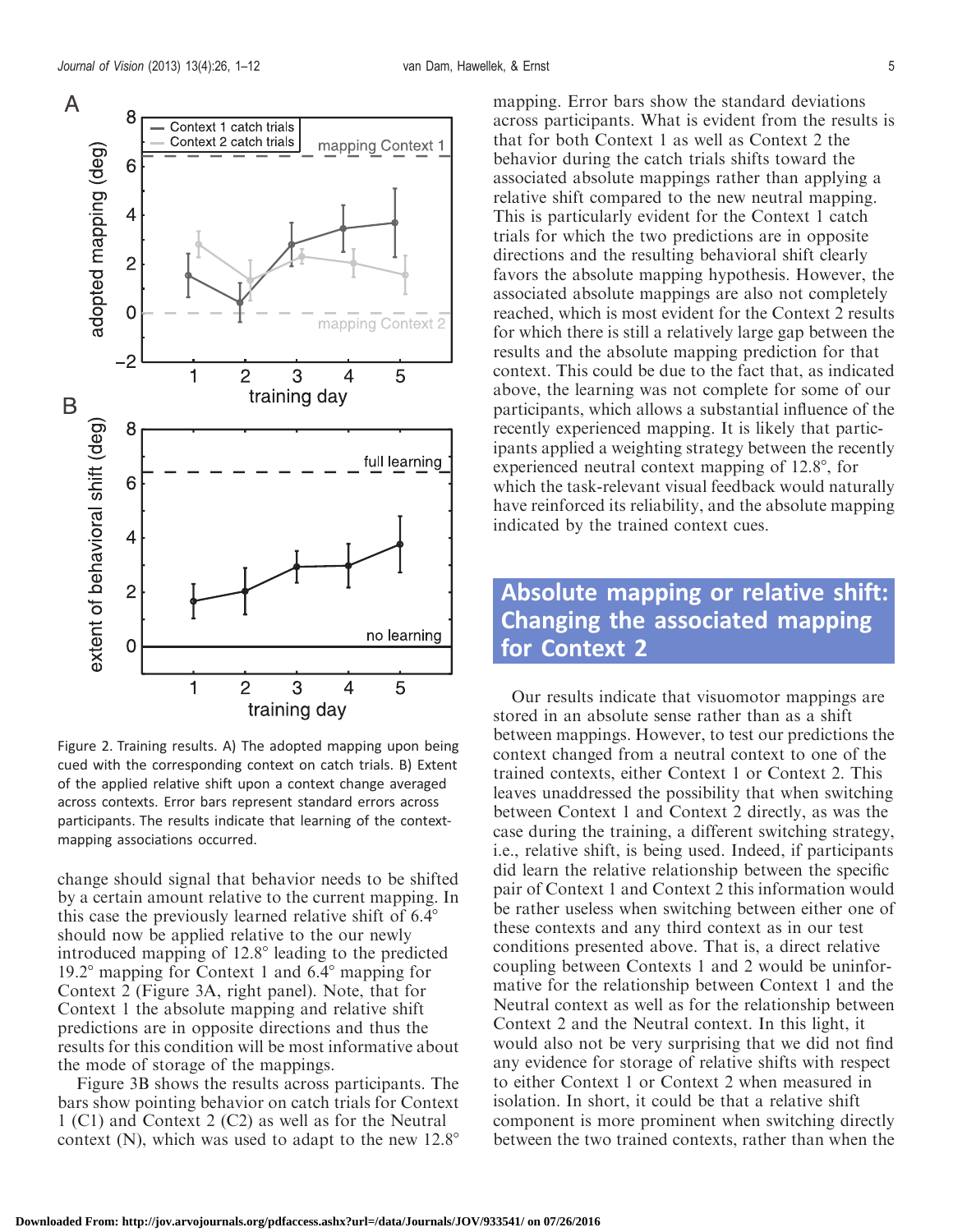<span id="page-5-0"></span>

Figure 3. On the last day of the experiment participants adapted to a new visuomotor mapping before they were exposed to catch trials (no visual feedback) involving different contextual cues. A) Predictions for catch trials results depending on how the mappings are encoded: i.e., in terms of absolute mapping or relative shifts. B) Average participants' behavior during catch trials in terms of visuomotor mapping. Error bars represent standard deviations across participants. Results indicate that the contextual cues more likely signal absolute visuomotor mappings rather than relative shifts.

effects of context are measured relative to a third neutral context.

If indeed the system has learned the relative shift between the pair of Contexts 1 and 2, changing the associated mapping for one of the contexts should also affect the associated mapping for the other, since they would be coupled through the constant relative relationship. To test this possibility, it makes sense to adapt one of the trained contexts, e.g., Context 2, to a new mapping and test what happens when switching to the other context, Context 1, using catch trials. If only absolute mappings are being stored with respect to the contexts, the results for the unchanged Context 1 should not be any different from the previously trained absolute mapping for this context. If, however, the relative relationship between Context 1 and Context 2 has been learned, the mapping applied for the nonadapted Context 1 should be shifted to the same extent as the directly adapted Context 2.

As mentioned above, we chose to change the associated mapping for Context 2 in this part of the experiment. More specifically, participants adapted to the  $6.4^{\circ}$  mapping while being cued by Context 2 that had until now been associated with the  $0^{\circ}$  mapping. After adaptation to this changed Context 2 we again introduced catch trials for the different contexts and in particular for Context 1. If the specific switch between Contexts 1 and 2 is associated with a relative shift in mapping, the result for the unchanged Context 1 should now be relative to the new mapping for Context 2, i.e.,  $6.4^{\circ}$  added to the new  $6.4^{\circ}$  mapping for Context 2, rather than the absolute mapping associated with Context 1. As a control condition we added catch trials for a neutral context to see the change in behavior as a result of context change per se (i.e., without the new context after the change having a clear mapping associated with it).

For a better comparison, we repeated the same test using a neutral context to adapt to the 6.4<sup>o</sup> mapping. In this case neither the mapping associated with Context 1 nor the mapping associated with Context 2 should be affected. Particularly the difference in results for Context 1 between these two test conditions (either adaptation occurring using a Neutral context or changing Context 2 through adaptation) should be informative of whether a relative shift is only encoded for the particular context change from Context 2 to Context 1. If the results for Context 1 are the same in both conditions, then clearly the particular context before the context change is not of importance. If a relative shift is specific for switches between Context 1 and Context 2, a relative shift should occur relative to the changed mapping for Context 2 but not when the adaptation to the  $6.4^\circ$  mapping occurred using the Neutral context.

The results of this test if relative information is used when switching between Context 1 and 2 directly are displayed in [Figure 4](#page-6-0). [Figure 4A](#page-6-0) shows the results when participants adapted to the  $6.4^{\circ}$  mapping using the known Context 2 that had previously been associated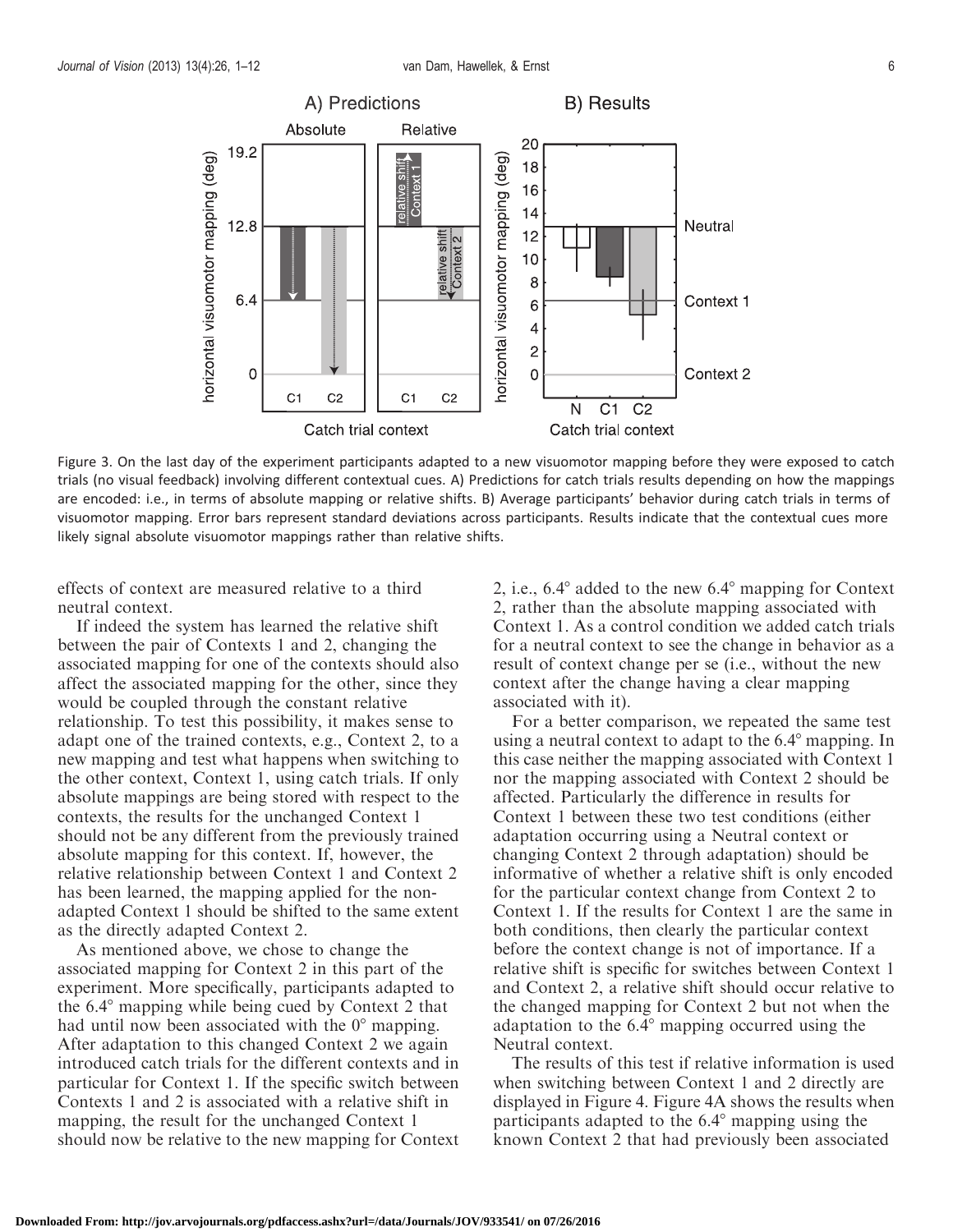<span id="page-6-0"></span>

Figure 4. Results changing the mapping for Context 2. Participants adapted to a 6.4° mapping using either the familiar Context 2 (A) or a neutral context (B) cue in different blocks before exposure to cued catch trials. Error bars represent standard deviations across participants. The mapping for Context 1 is not affected by adapting to a new mapping beforehand using a different context, regardless of whether the adapted context is a known or a neutral one. C) The relative difference between Context 1 and Context 2 catch trials results in both A and B conditions as well as the difference as observed during training. Error bars represent standard deviations across participants. The difference observed when the mapping for Context 2 is changed is much less than expected based on the training results.

with  $0^\circ$ . Figure 4B shows the results when a neutral context was used for the same adaptation to  $6.4^{\circ}$  as a comparison. The bars show the average results for the catch trials for the different contexts that were interleaved after the initial adaptation. If relative information is specific for switches between Context 1 and Context 2 and vice versa, we expect the results for the unchanged Context 1 (C1 in Figure 4) to depend on which context is used for the adaptation. That is, we would expect the result for C1 to be the trained shift away from the changed Context 2 (C2) in Figure 4A but not with respect to the adapted Neutral context (N) in Figure 4B since the neutral context was not part of the training and no relative relationship with respect to this context could have been learned. However, the figure shows that particularly for the results of Context 1 it does not matter whether a neutral or a known context was used for the initial adaptation. That is, in both graphs the results for the Context 1 catch trials end up at the absolute mapping prediction for that context. In fact, the only significant difference is the difference between the results for Context 2 catch trials when previously adapting using a neutral target color (C2 in Figure 4B) and the other results ( $p < 0.01$ ). This difference simply represents the difference in Context 2 associated mapping for each test (adapted to  $6.4^\circ$  in Figure 4A and unchanged  $0^{\circ}$  mapping in Figure 4B).

To demonstrate more clearly what these results mean in terms of the possibility of relative shifts being learned, Figure 4C displays the relative difference between Context 1 and Context 2 catch trial results for both conditions as well as the expected difference based on the catch trials during the training blocks on the same day. Note that when the mapping for Context 2 was changed during initial adaptation the difference between Context 1 and Context 2 catch trials (first bar) is significantly smaller than can be expected based on the training results (last bar;  $p < 0.05$ ), which is inconsistent with relative shifts being learned. Instead, when the neutral context was used for initial adaptation (middle bar), leaving associations for the individual contexts Context 1 and Context 2 intact, the difference between Context 1 and Context 2 did not differ from the difference observed during training ( $p > 0.05$ ).

Together these results indicate that even when directly switching between the trained contexts there is no evidence that the relative relationship between those contexts is being used. Thus, rather than learning information regarding the pair of trained contexts, the independent contexts themselves are cues to adopt the corresponding behavior. Furthermore, these results reconfirm that it is the absolute mappings that have been learned and not the relative shift between the mappings.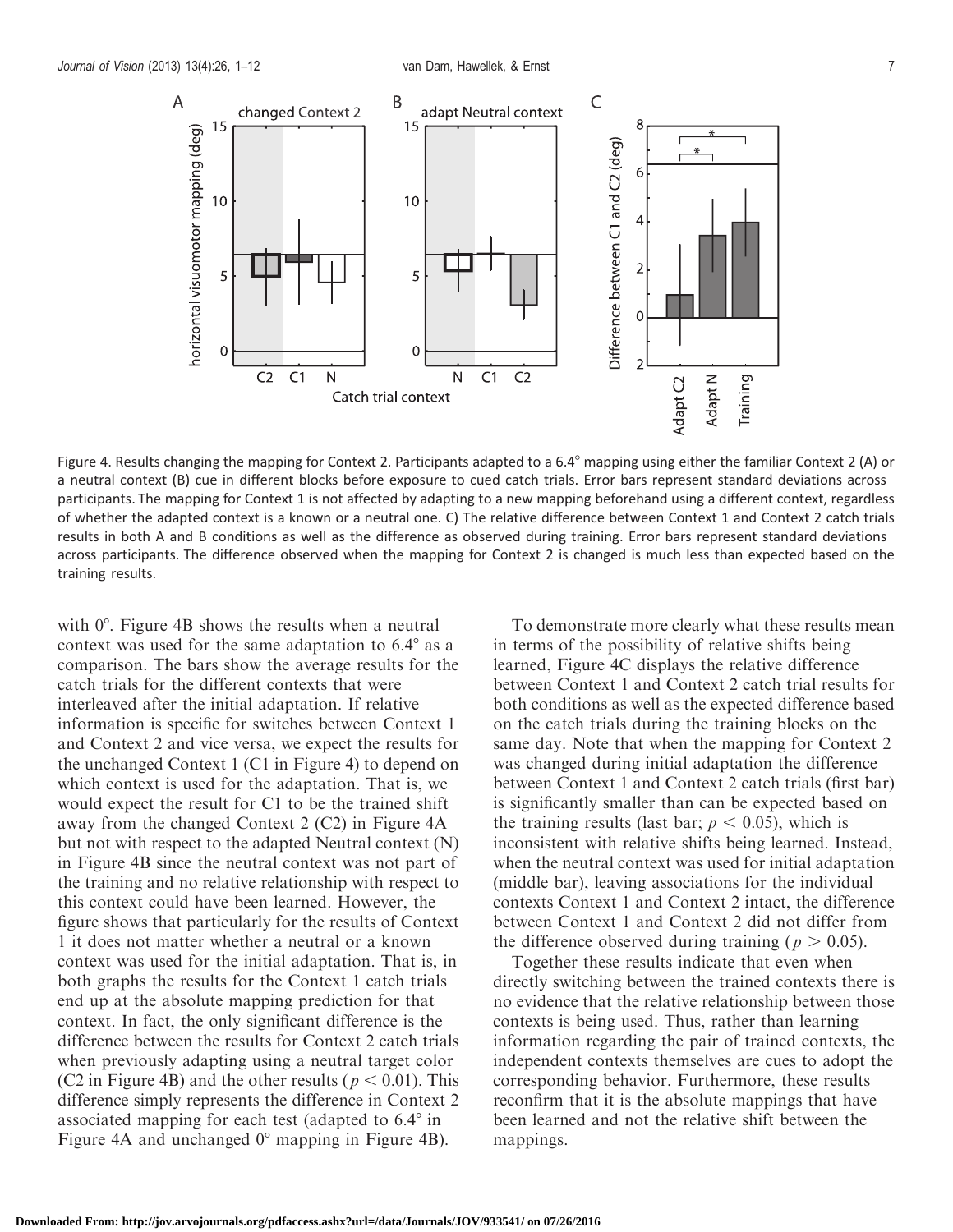### **Discussion**

Here we investigated the learning and usage of multiple (cued) visuomotor mappings. We found that participants were able to learn and maintain two visuomotor mappings at the same time, replicating previous results (e.g., Martin et al., [1996;](#page-11-0) McGonigle & Flook, [1978;](#page-11-0) Welch et al., [1993\)](#page-11-0). Moreover, we found that after training with color context cues indicating the separate required mappings, presenting the color context is sufficient to switch visuomotor mapping. This means that after training a switch in mapping can occur without receiving any behaviorally relevant feedback about the pointing movement itself, but by simply presenting the learned color contexts. The main purpose of this study, however, was to determine what exactly is learned when training occurs on two separate mappings. Are the mappings separately stored in an absolute sense or do we learn the relative shift between the two mappings? We found that upon being presented with one of the trained contexts after adaptation to an entirely new mapping, the participants' behavior shifted towards the corresponding absolute mapping rather than relatively with respect to the current mapping. Thus, our results indicate that participants learn absolute mappings rather than the relative shift between the mappings.

Whether associative learning between the contexts and mappings occurs automatically or whether conscious awareness of the role of the context cues is needed for associative learning to occur is not completely clear from this experiment. Upon debriefing, all participants indicated they had become aware of the role of the context cues. Therefore, we can neither rule out nor confirm that conscious awareness of the cues is a necessary condition for associative learning to occur in this case. However, this does not necessarily mean that the mode of storing the associated mappings is possibly based on conscious strategies as well. Here, it is important to note that on test conditions, specifically sampling the mode of storage of the associated mappings, all participants adopted the same behavior. If storing the mappings in terms of absolute mappings or relative shifts were a matter of conscious choice, we would have expected more variation. Thus, this indicates that storing absolute mappings in association to the context cues is the default.

Does it make sense that the separate visuomotor mappings are stored independently in an absolute sense rather than their relative relationships? This is perhaps not so clear when only two mappings are considered. In the two mappings case coding the relative relationship only requires one shift to be stored versus two separate mappings when the mappings are stored independently. However, already with only three mappings this benefit is lost and the number of relative shifts needed to be learned and stored rapidly increases with the number of mappings N by  $N(N-1)/2$ . Whereas, if the system stores the mappings independently, the storage capacity needed increases only linearly with the number of mappings.

However, our results also provide evidence that the mappings are not completely independent of the current mapping. That is, at least there is an influence of the current state of the mapping when the participants are cued to go to either of the trained mappings. This can be seen in [Figure 3B](#page-5-0) where there is a relatively large gap between the results and the absolute mapping prediction for each context. Thus, it seems that participants do not abandon the current mapping completely upon being presented with a different context indicating a different mapping but rather end up somewhere in-between the current and the cued mappings, weighing the two different sources of information.

Note that this is very similar to when we are presented with behaviorally relevant visual feedback. For instance in normal circumstances, when there is a mismatch between our estimate of the mapping and the mapping that is actually currently required, we can see the error between target and pointing locations that tell us that we need to adjust our aim. However, when we are presented with such an error, we do not adjust behavior to the full extent of the error but instead weigh that information against our current estimate of the mapping and end up somewhere in between on the next movement (e.g., Baddeley, Ingram, & Miall, [2003](#page-11-0); Burge, Ernst, & Banks, [2008](#page-11-0); Körding & Wolpert, [2004;](#page-11-0) Korenberg & Ghahramani, [2002\)](#page-11-0). In other words the information provided by the feedback, which has uncertainty, is weighed against the prior estimate of the mapping required that also has uncertainty. In this experiment, it was not the visual feedback but the contextual cues that carried the information that a different behavioral mapping needed to be adopted. The mappings associated with the contextual cues also have uncertainty just like the current mapping and thus the resulting behavior is likely to end up somewhere inbetween, depending on the amount of uncertainty in each. Note, however, that there is a fundamental difference between the visual error feedback and the color cues in how they indicate the required mapping. The error signal presented by the visual feedback in essence is a relative signal. That is, it signals how to shift behavior relative to the current mapping in order to be more accurate and in that way is directly behaviorally relevant. In contrast, our contextual cues appear to indicate a particular mapping in an absolute sense and need to be learned in order to become associated with a mapping. It is therefore, very likely that the contextual cues are easily overruled by visual feedback when both are present. This can be seen in the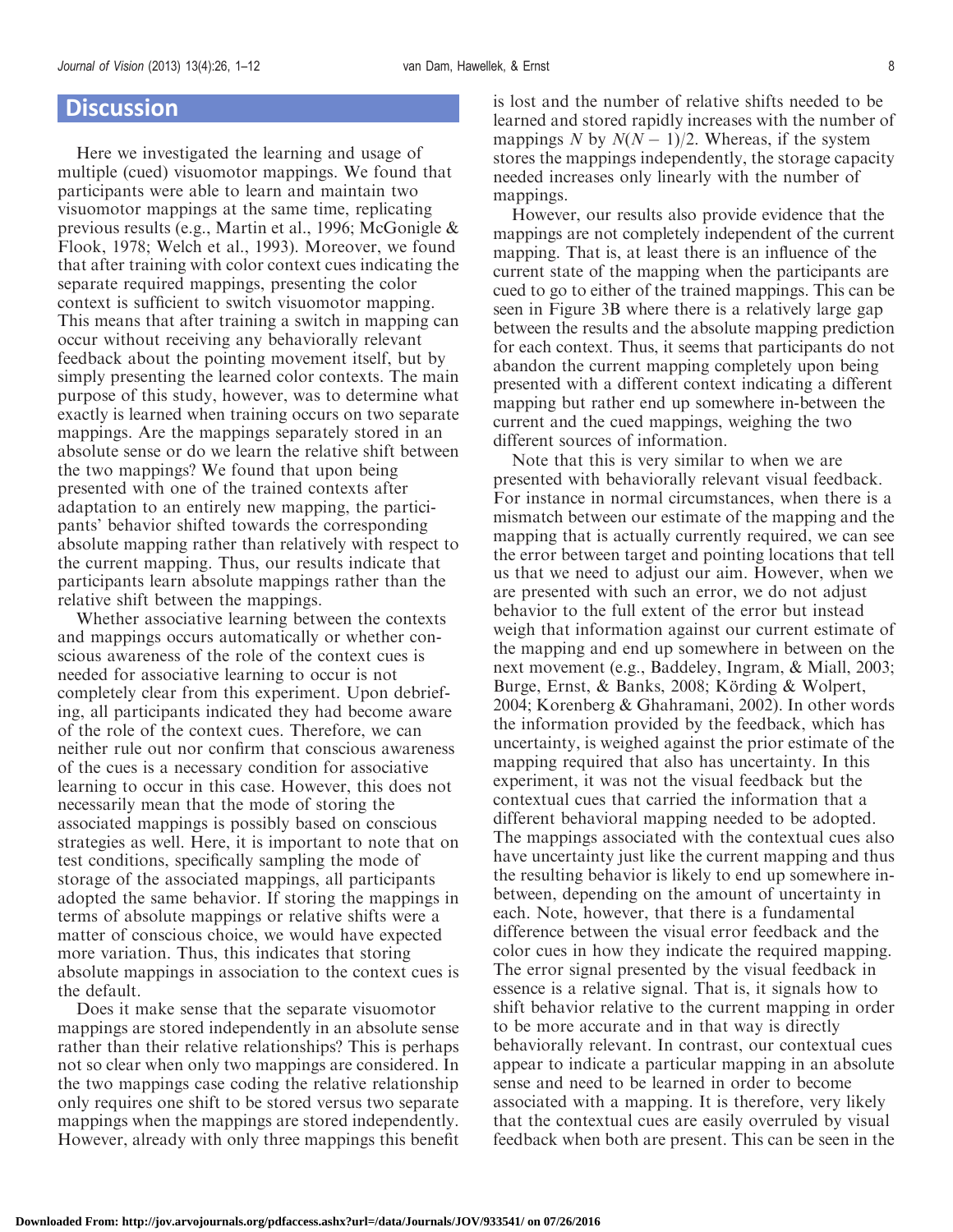<span id="page-8-0"></span>results when we changed the associated mapping for Context 2, in which case participants easily adapted to this new mapping for Context 2, indeed showing that the visual feedback has a high weight in comparison to the absolute mapping cued by that context.

## **Conclusion**

Here we have shown that participants can learn the associations between color context cues and visuomotor mapping in a target-pointing task. We found that, rather than storing the relative relationship between the two mappings, the mappings associated with the context cues are stored independently in absolute coordinates. On the other hand, upon being presented with the context cue, behavior generally does not completely shift to the associated mapping, but is also influenced by the immediately preceding mapping. We suggest the system weighs the evidence presented by the contextual cues for their associated absolute mapping against the evidence of the current mapping in a similar manner as would normally be the case for visual feedback about the pointing error.

### Methods

#### Apparatus

Stimuli were displayed on a large back-projection screen (220 cm  $\times$  176 cm; JVC DLA-C15E, JVC Deutschland GmbH, Bad Vilbel, Germany) in an otherwise dark room. Participants were seated behind a custom-made rack (see [Figure 1A\)](#page-3-0). The pointing behavior of the participants was recorded using a graphics tablet (WACOM Intuos 3 A3-wide; active area 48.8 cm  $\times$  30.5 cm and a grip pen; Wacom Europe GmbH, Krefeld, Germany) placed on the first level of the rack. A second level draped in black cloth prevented the participants from seeing their own arm or the graphics tablet. The head movements of the participants were restricted by a chin-rest and the viewing distance was 53.5 cm. The visual stimuli were implemented in C using OpenGL libraries. Distances on the screen were mapped one-to-one to distances on the tablet meaning that for the target display only a small portion of the screen was actually being used.

#### Stimulus, task, and trial procedure

Participants used their preferred hand for pointing. They were told to hold the grip pen in a full grasp to

ensure that the posture of the hand relative to the tablet would be more or less constant across days. Individual trials were initiated by tapping with the pen within the start zone, which was a semicircular area (radius of 25 mm) centered on the lower edge of the tablet (see [Figure 1B](#page-3-0)). A small bump on the graphics tablet haptically indicated this starting position. Participants were told to position their nonpreferred hand on this bump as a guidance to blindly find this starting position more easily with the preferred hand used for pointing. Before trial start, a white horizontal line on the screen provided a visual reference for the vertical position of the starting position. This horizontal line was displayed along the whole width of the screen so as not to provide a visual reference for the horizontal direction.

Upon trial initiation a target (disk of radius  $0.75^{\circ}$ ) was displayed for 0.5 sec after which both the target and the horizontal white line disappeared. The participant's task was to try to tap on the corresponding location on the graphics tablet as accurately and as quickly as possible. When the movement was complete (i.e., the participant landed on the tablet) feedback about the tapped location was displayed in form of a Gaussian blob (standard deviation of  $3.0^{\circ}$ ) at the corresponding visual location on the screen ([Figure](#page-3-0) [1B\)](#page-3-0). By manipulating the horizontal position of this feedback we introduced different visuomotor mappings between visual target location and the required motor response. That is, for visuomotor-adaptation conditions we manipulated the position of the visual feedback by horizontally displacing it from the actual tap locations (see [Figure 1C](#page-3-0)).

Since adaptation in the horizontal and vertical directions have been shown to be independent of each other (Burge et al., [2008](#page-11-0)), we decided to simplify our design by studying adaptation along the horizontal dimension only. This means we chose to manipulate both the target and feedback location only in the horizontal direction. Target locations were chosen randomly from within a horizontal range of  $16.0^{\circ}$  visual angle centered at 0 (straight ahead). The vertical position was always  $15.7^\circ$  above the horizontal white line. All visual displays had an intermediate gray background color.

#### **Training**

The first part of the experiment was to train participants on context-color-contingent visuomotor mappings. Training took place in five sessions (1 hour each) on five consecutive days. Participants were not informed about the purpose of the context color.

The procedure was as follows. To familiarize the participants every day with the pointing task, each session started with a short block of 50 trials with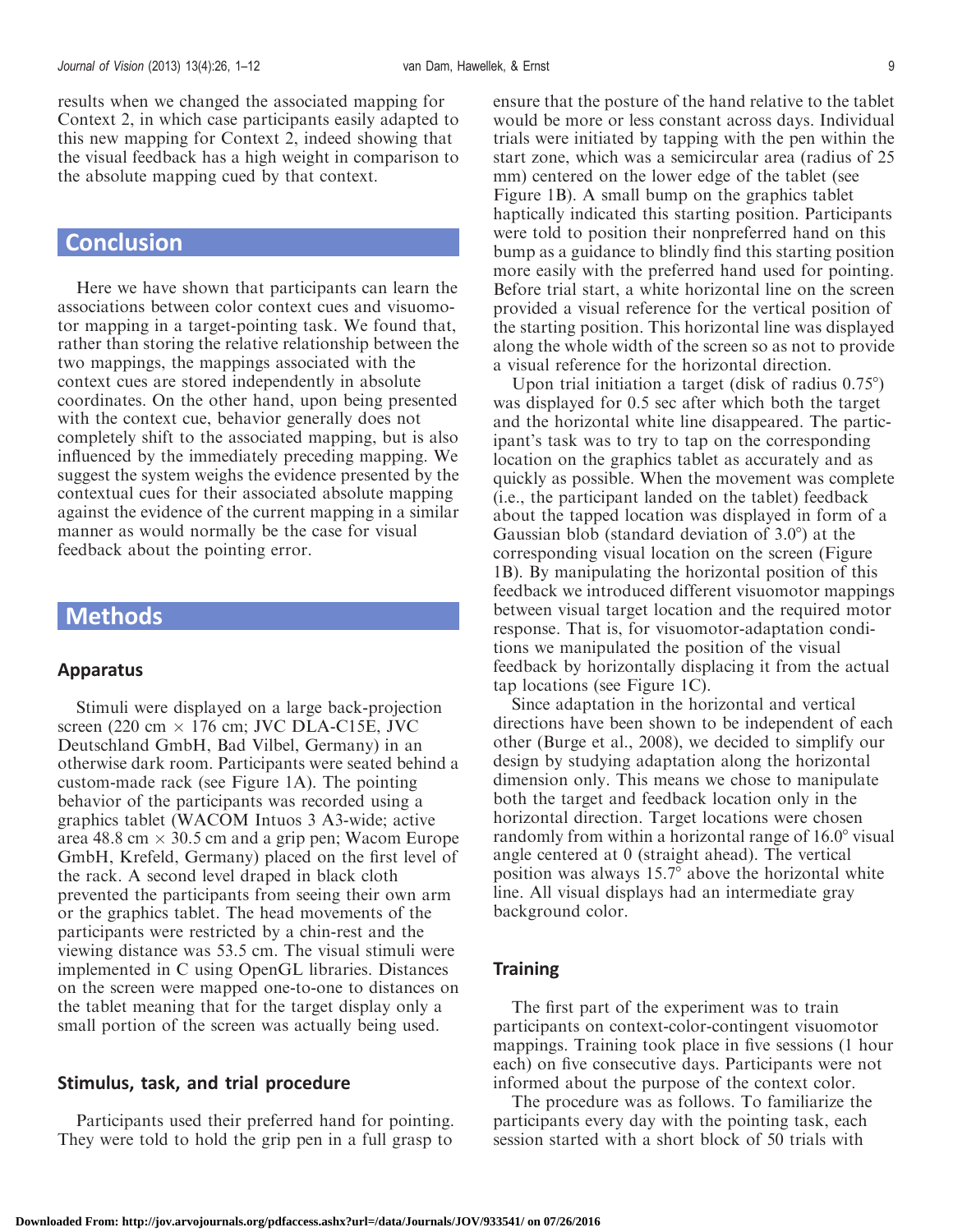veridical feedback (i.e., corresponding to the  $0^{\circ}$ mapping) and a red context (on the first day this block consisted of 200 trials). The data of this block was not used for analysis.

After a 2-minute break, five experimental training blocks followed. Each block consisted of three stages (see [Figure 1D\)](#page-3-0): a) a random number of trials (between 20 to 40 to prevent counting) for which the context color was red and the mapping  $0^{\circ}$  (i.e., visual feedback was not shifted); b) 40 trials for which the context color was cyan and the position of the feedback was such that the mapping was displaced by  $6.4^{\circ}$  visual angle (half the participants were trained with a positive  $6.4^{\circ}$ mapping and the other half with a negative  $6.4^{\circ}$ mapping and for the analysis we combined both groups by mirroring their response at 0); c) 100 trials for which the context color was again red and the mapping  $0^\circ$ .

To track the progress of learning the color-cue for the associated mapping the fifth and last block in each training session included catch trials. These catch trials were the first three trials following a color change (from red to cyan or from cyan to red) and no visual feedback was provided for these trials ([Figure 1D\)](#page-3-0). If subject followed the cue in the catch trials this means they have successfully learned the cue-mapping contingency. After each block in the session the participants were forced to take a 5-minute break to prevent fatigue.

The color context for each trial consisted of several different elements. First the pointing target itself had the color of the current context. Second, to allow early registration of the color context, the context was already provided before the trial actually started by printing the question ''ready?'' on the screen in the color corresponding to the next trial. Also whenever the target was about to have a different color in the next trial compared to the previous trial, the message "hit space bar" would appear on the screen. This message was also written in the same color as the target would be in the next trial (as before, participants were not informed about this color contingency). Following this message, participants had to press a button on the graphics tablet to continue with the next trial in the training block as usual. In this way the color cue would be presented well before the participants would make their first movement for the cued mapping.

#### Absolute mapping or relative shift: Adding a new context mapping pair

On Day 5, after training, we tested whether this mapping change was encoded absolute or relative. These tests were performed in block 3 and block 5 of the session. Participants first adapted to a new mapping with a yellow contextual color before catch trials with

the learned color contexts were introduced. This new mapping was here learned the first time, so there was no association to one of the old overly-trained color cuemapping contingencies. To prevent interference from the learned context-mapping associations a novel yellow context color was used for the adaptation to this new mapping. In one of two test blocks participants adapted to a 12.8 $^{\circ}$  mapping in the other to a -6.4 $^{\circ}$ mapping. To adapt to the new mapping, each test block started with a random number of trials (between 70 and 90) in which the context color was yellow and with feedback corresponding to the new mapping. To examine in what way the previously learned mappings are used, short catch trials periods (of five trials each) were introduced after the initial adaptation phase. For these catch trials no feedback was provided and the target color switched to one of the previously learned color contexts (red or cyan). The change in behavior on these catch trials is informative of the learned cuemapping associations (absolute or relative). As a control to examine if behavior changes for catch trials regardless of the context color we also included periods of yellow context color catch trials (i.e., for these catch trial periods the feedback was simply removed for five trials without changing the color context). For each color context in this design (i.e., cyan, red, and, as a control, also yellow) there were two such catch trial periods of five trials each. To ensure that all catch trial periods started more or less from the same initial mapping the catch trial periods were interleaved with a random number of trials (between 15 and 25) in which the context color was yellow and feedback corresponded to the initial mapping (either  $12.8^{\circ}$  or  $-6.4^{\circ}$ ) for that block (top-up adaptation). At the end of each test block participants adapted back to the  $0^{\circ}$  mapping in 50 trials.

The test using the  $12.8^{\circ}$  and  $-6.4^{\circ}$  neutral context mappings can be considered mirror conditions with respect to the previously trained mappings. For simplicity reasons, and to control for asymmetries in the egocentric motor space, the results of the two test blocks are combined in [Figure 3](#page-5-0) by mirroring the results of the  $-6.4^{\circ}$  in the appropriate way before averaging. Note that this means that, e.g., for Context 1, the results for the cyan context from the  $12.8^{\circ}$  test are combined with the results from the red context from the  $-6.4^{\circ}$  test.

#### Absolute mapping or relative shift: Changing the associated mapping for Context 2

To test whether a context switch or just the context itself is important for learning the mappings, the training and testing procedure was extended after the fifth day for five of our participants. Days 6 and 8 were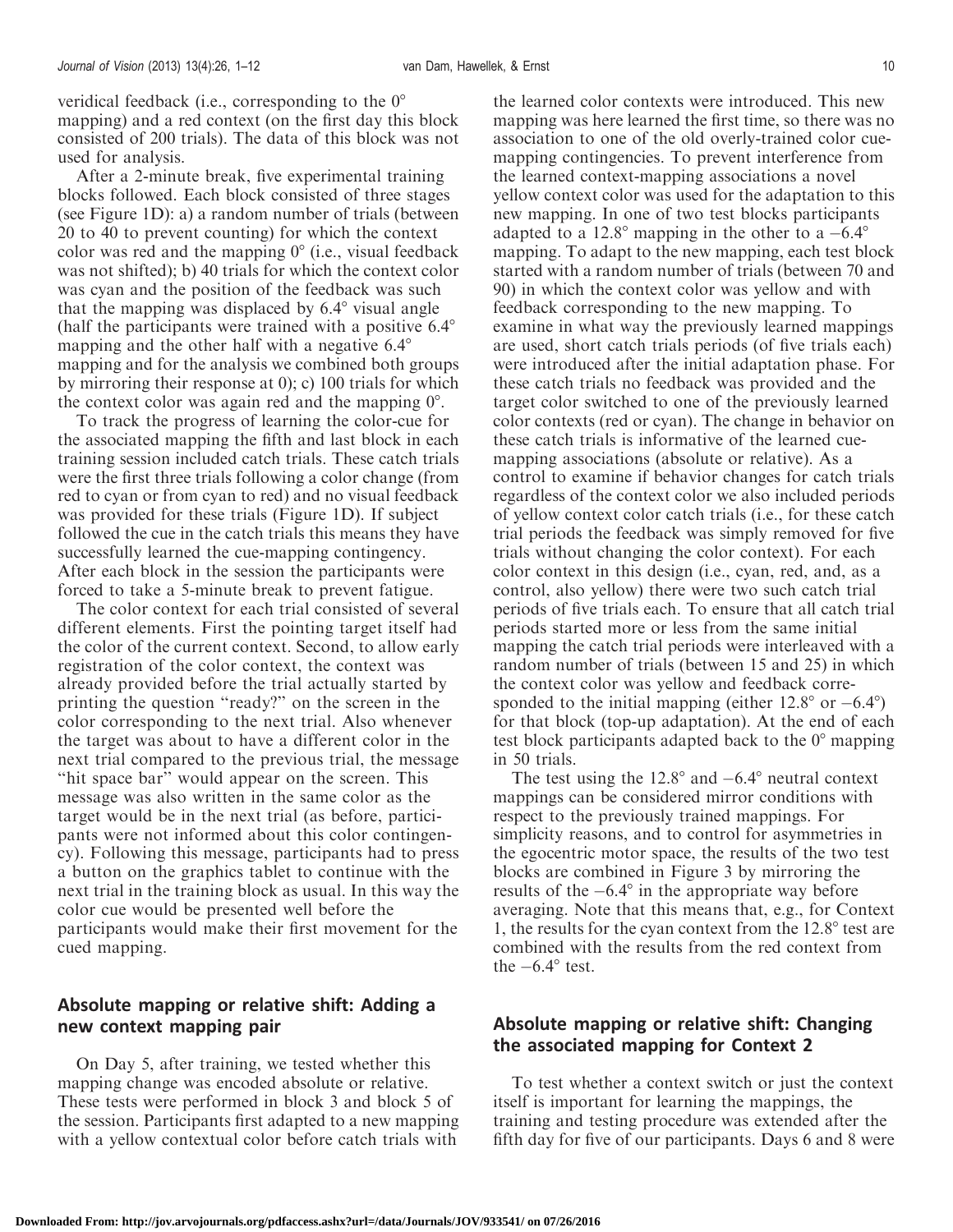<span id="page-10-0"></span>normal training sessions in the exact same manner as on Days 1 to 4. Day 7 included the same tests as on Day 5 and we will not discuss the results here since they were quite similar as the results of Day 5. Day 9 was again a test day, following the same overall scheme of training and test blocks as in Day 5, but this time different tests were performed in the third and fifth block.

If participants learn to switch behavior in response to a switch in context rather than simply in response to the context itself, different results can be expected if a new mapping is learned using a known context versus when a neutral context is used. To investigate the potential role of the context switch, in the test blocks on Day 9 the role of the neutral cue to adapt to a new mapping versus using one of the known cues was assessed. To make the adaptation phase less conspicuous, especially for the known context condition, we gradually increased the mapping up to  $6.4^{\circ}$  during the initial adaption in the test blocks. Kagerer, Contreras-Vidal, and Stelmach [\(1997](#page-11-0)) and Michel, Pisella, Prablanc, Rode, and Rossetti [\(2007\)](#page-11-0) used a similar gradual shift paradigm for rotated feedback conditions and found that changes in mapping were both less conspicuous and led to bigger aftereffects, thus were more fully adapted to. The adaptation in smaller steps thus also means that we can more safely use the smaller initial adaptation amplitude. The gradual increase up to the  $6.4^{\circ}$  mapping was achieved by ramping up the mapping in six small steps of, on average,  $1.07^{\circ}$  per 10 trials. A random number of trials (between 0 and 20) were added once the amplitude of  $6.4^{\circ}$  was reached. In one block the yellow context color was used, in the other the trained red context color, previously corresponding to the  $0^{\circ}$  mapping. After this initial adaptation period, periods of five catch trials (again two times for each of the red, cyan and yellow target colors) were included in the exact same manner as for the test blocks on Day 5, using the initial adaptation context color (yellow or red respectively) for the interleaved top-up adaptation trials. At the end of the test blocks participants deadapted to the  $0^{\circ}$  mapping (also ramped down in small steps of on average  $1.07^{\circ}/10$  trials).

The reasons for having a smaller initial adaptation amplitude (6.4 $\degree$  vs. 12.8 $\degree$  on Day 5) are twofold: first the test blocks were already relatively long compared to the training blocks and to adapt to a  $12.8^{\circ}$  mapping using these smaller steps would extend the test blocks even beyond the number of trials we think reasonable without a break. Second, some of the results we found up until Day 5 suggests that there is tendency towards a  $0^{\circ}$  mapping and also to keep changes in pointing behavior relatively small compared to the change needed to be fully accurate. So if there is a relative shift component to the cue we will be more likely to find it if

we start out with a mapping that is closer to the  $0^{\circ}$ mapping. An initial mapping of  $6.4^\circ$  should still be sufficient to conclude between the absolute mapping  $(6.4^{\circ})$  versus relative shift  $(12.8^{\circ})$  hypotheses for the cyan color context.

#### Participants

Eight participants, ages ranging from 20 to 30, gave informed consent and participated in the experiment. All participants had normal or corrected-to-normal vision and were right-handed. To motivate participants to improve their performance in terms of accuracy and speed we provided a score and a high-score list. The score was calculated based on accuracy and movement completion time. It was presented only at the end of a session so it did not provide any feedback on a given trial or about the cue-mapping contingency. After the experiment was complete participants were debriefed using a questionnaire to investigate to what extent they were aware of the role of the context cues.

The results for one participant were removed because it turned out he did not adapt very well to the different mappings and thus could not perform the task.

Keywords: visuomotor mappings, dual adaptation, associative learning

### Acknowledgments

This research was supported by the Human Frontier Science Program, EU Grant 27141 ''ImmerSence'' and EU grant 248587 ''THE.'' The experiments were conducted at the Max Planck Institute for Biological Cybernetics in Tübingen, Germany.

Commercial relationships: none. Corresponding author: Loes C.J. van Dam. Email: loes.van dam@uni-bielefeld.de. Address: Department of Cognitive Neuroscience, Universitat Bielefeld, Bielefeld, Germany. ¨

### Footnote

 $<sup>1</sup>$  The side of the neutral mapping relative to the</sup> training range was counterbalanced in separate tests. That is, in a separate test participants adapted to a  $-6.4^{\circ}$  neutral context mapping. The results are combined by mirroring the appropriate data. See Methods section for full experimental details.